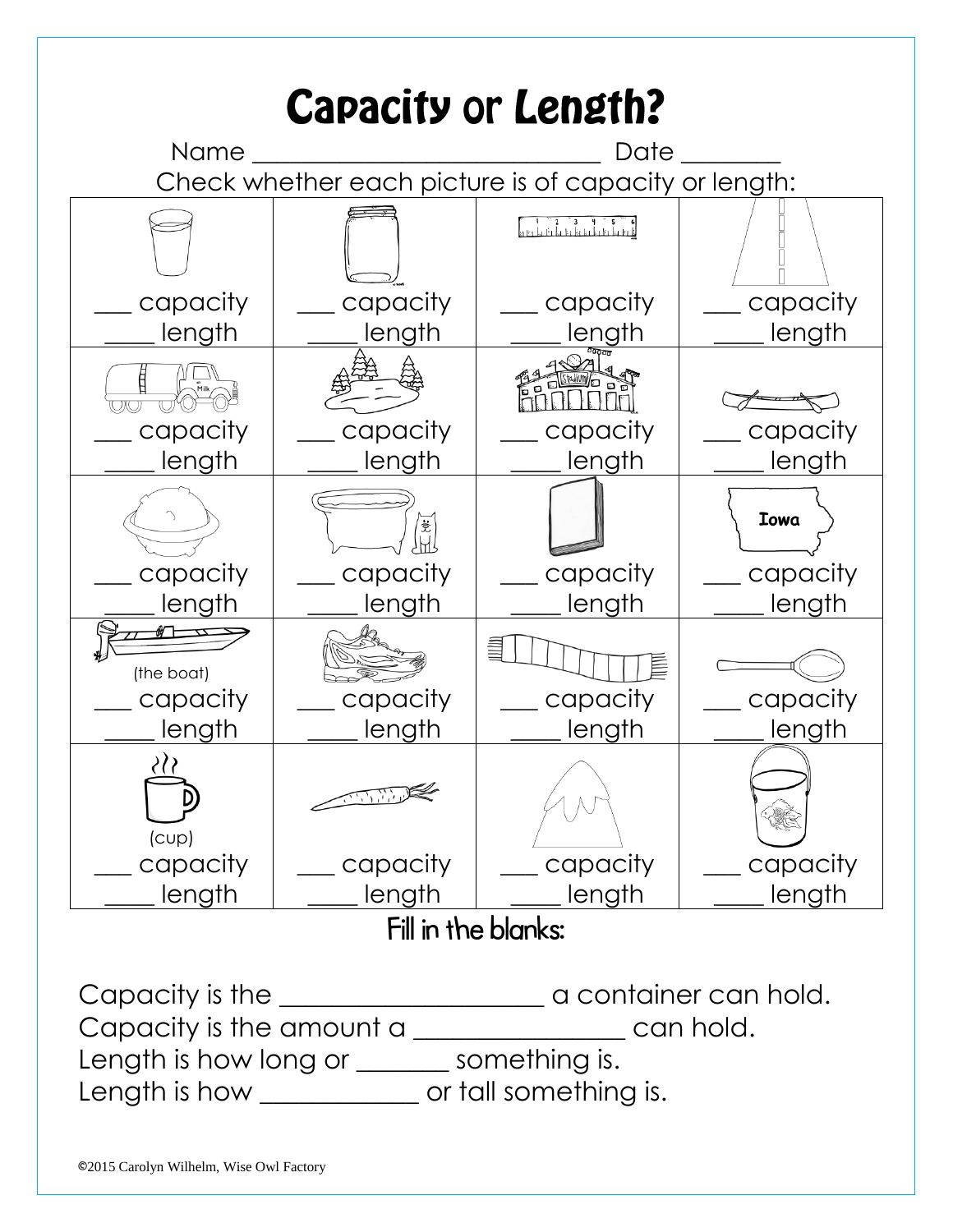

Capacity is the amount a container can hold. Capacity is the amount a container can hold. Length is how long or tall something is. Length is how long or tall something is.